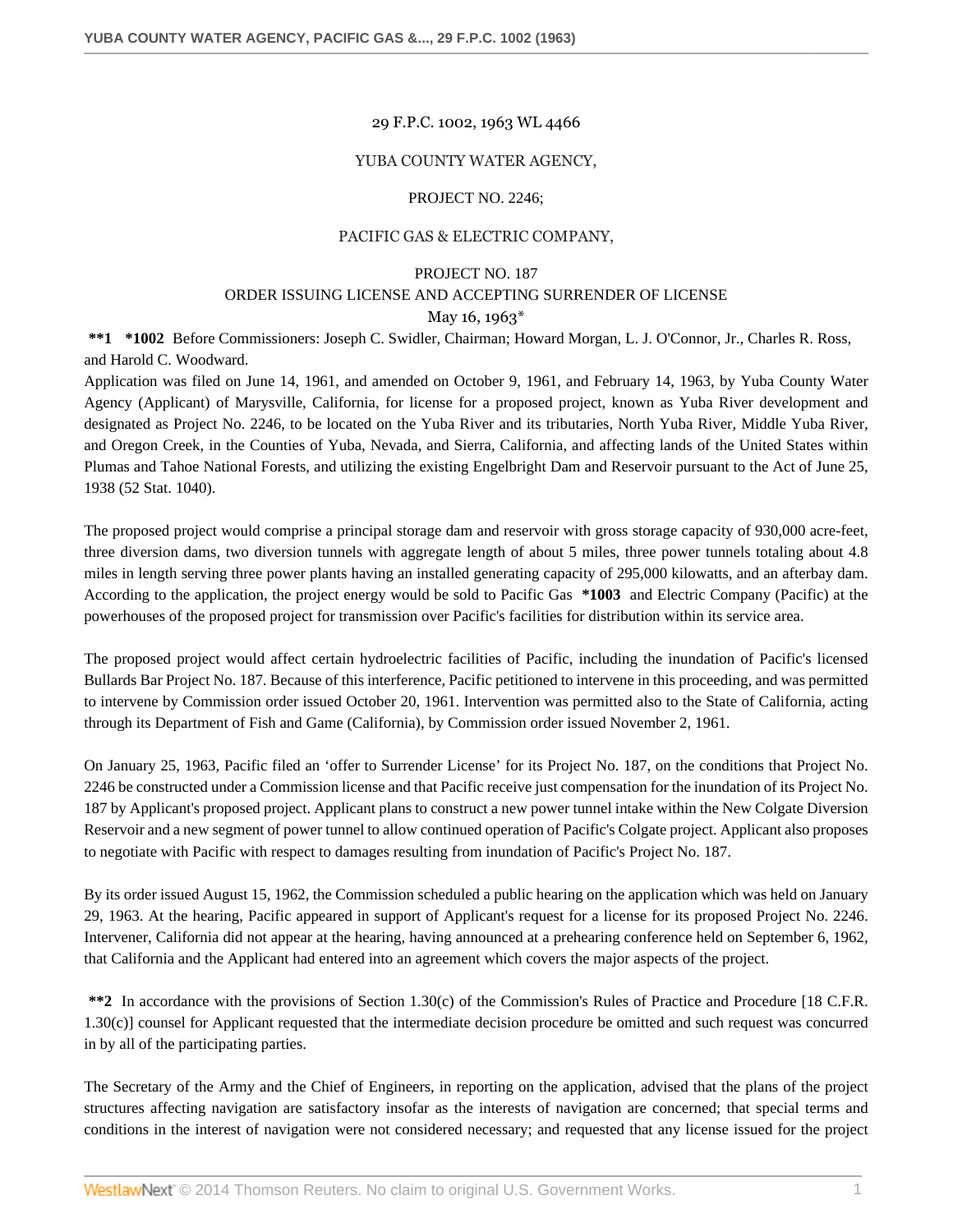require the licensee to operate the project for flood control, to contract with the Corps for the use of the Engelbright Reservoir, as contemplated in the Act of June 25, 1938 (52 Stat. 1040), and to assume liability for any damage to the Engelbright project resulting from construction of Project No. 2246.

The Department of the Interior, in reporting on the application, recommended certain special conditions for inclusion in any license issued for the project to protect the interests of the Department. Several of the recommended conditions are included in a contract between Applicant and the Bureau of Reclamation dated December 6, 1962.

The Department of Agriculture, in reporting on the application, advised that the project would not interfere or be inconsistent with the purpose for which the Plumas and Tahoe National Forests were created or acquired, provided any license issued for the project contain certain special conditions in the interests of the Department. On April 13, 1962, a 'Memorandum of Understanding' was entered into between Applicant and the U.S. Forest Service covering: the conduct of work during the construction and operation of the project; a project fire plan; clearing and cleanup, including timber sales, debris disposal and stump removal; protection of forest lands and resources, replacement of forest facilities; **\*1004** construction of new roads; road maintenance; land acquisition; recreation; schedule of project operations; stream pollution; and certain general considerations. On September 17, 1962, Applicant and the Forest Service entered into a 'Cooperative Agreement' under which Applicant agrees to finance to an amount of \$3,000 (plus certain expenses) the study and preparation by the Forest Service of an 'Area Recreation Public Use Plan' to be completed by June 30, 1963.

The California Department of Fish and Game, in reporting on the application, recommended for inclusion in any license issued for the project certain conditions in the interests of fish and wildlife resources in the project area. The recommended conditions are essentially those agreed to by Applicant in its agreement with California dated November 28, 1962.

The California Department of Water Resources, in reporting on the application, recommended that Applicant assume any additional construction cost or loss of generation at Project No. 2246 by reason of construction and operation of the downstream Marysville Reservoir which might be constructed by either the United States or the State of California. In an agreement with the California Department, dated May 23, 1962, Applicant agrees to assume any such cost and loss.

## *The Commission finds:*

**\*\*3** (1) Applicant is a 'municipality' as defined in the Federal Power Act, and has submitted satisfactory evidence of compliance with the requirements of all applicable State laws insofar as necessary to effect the purposes of a license for the project.

(2) The proposed project will affect a Government dam and lands of the United States.

(3) Public notice of the filing of the application has been given as required by the Act.

(4) Applicant having requested omission of the intermediate decision procedure, and all the requirements of the provisions of Section 1.30(c) of the Commission's Rules of Practice and Procedure having been satisfied, sufficient cause exists for the Commission forthwith to render its final decision in the instant proceeding.

(5) The issuance of a license for the project as hereinafter provided will not interfere or be inconsistent with the purposes for which the Plumas and Tahoe National Forests were created or acquired.

(6) The issuance of a license for the project will not affect the development of any water resources for public purposes which should be undertaken by the United States, under the terms and conditions hereinafter imposed.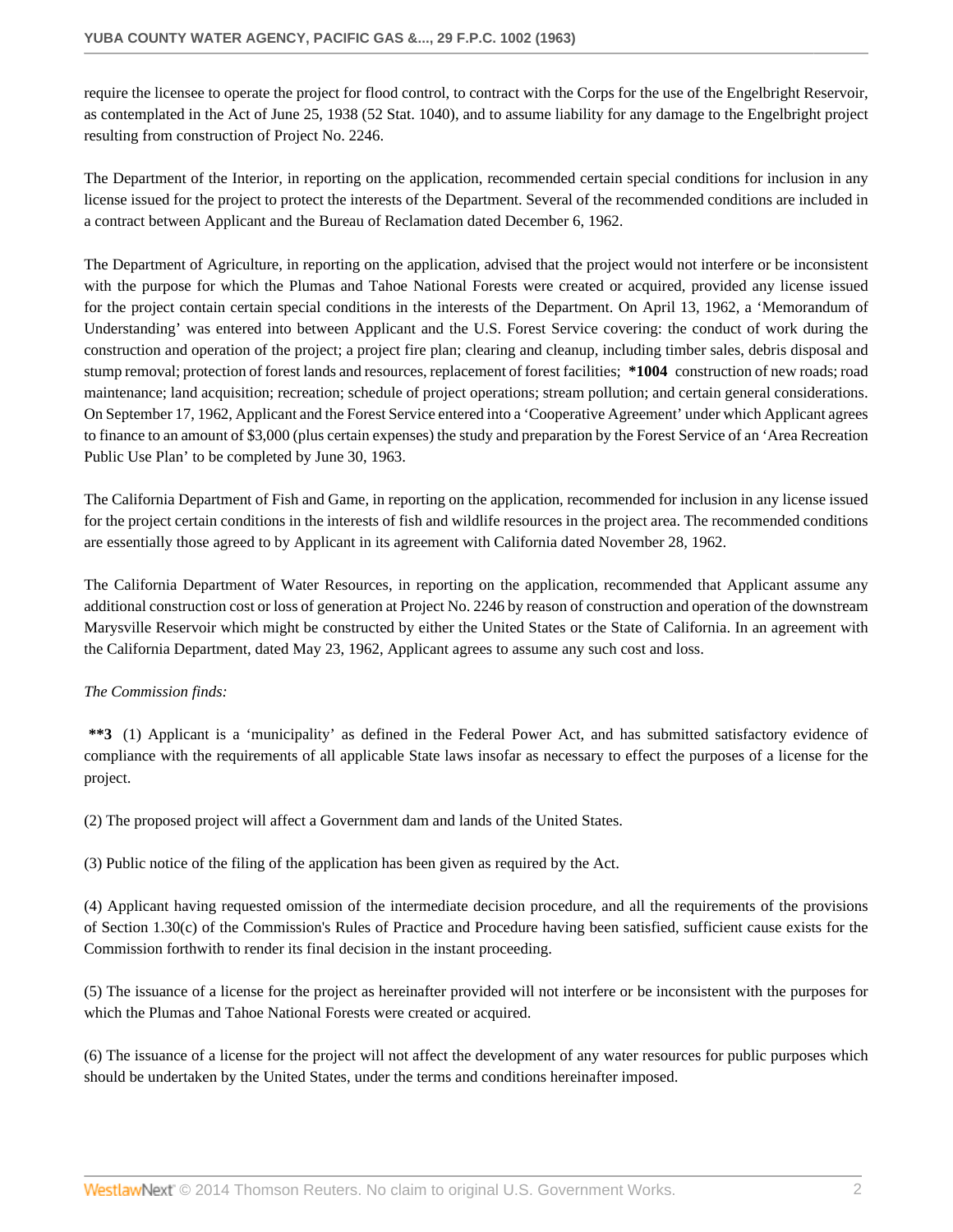(7) The project is best adapted to a comprehensive plan for improving and developing a waterway or waterways for the use or benefit of interstate or foreign commerce, for the improvement and utilization of water-power development, and for other beneficial public uses, including recreational purposes, under the terms and conditions hereinafter imposed.

(8) The installed horsepower capacity of the proposed project hereinafter authorized for the purpose of computing the capacity component of the administrative annual charge is 393,000 horsepower.

(9) The amount of annual charges to be paid under the license for the purpose of reimbursing the United States for the costs of administration of Part I of the Act, is reasonable as hereinafter fixed and specified.

**\*1005** (10) The amount of annual charges to be paid the United States under the license for the use, occupancy and enjoyment of its lands should be hereafter determined by the Commission as hereinafter provided.

(11) The exhibits hereinafter designated and described in ordering paragraph (B) below conform to the Commission's rules and regulations and should be approved as part of the license for the project.

(12) Commission acceptance of Pacific's afore-mentioned 'Offer to Surrender License' for Project No. 187 is appropriate and in the public interest as hereinafter provided.

## *The Commission orders:*

(A) This license is hereby issued to Yuba County Water Agency, of Marysville, California (Licensee) under Section 4(e) of the Federal Power Act (Act) for a period of 50 years, effective as of May 1, 1963, for the construction, operation and maintenance of Project No. 2246, affecting lands of the United States within the Plumas and Tahoe National Forests and a Government dam and lands of the United States adjacent thereto; subject to the terms and conditions of the Act which is incorporated by reference as a part of this license, and subject to such rules and regulations as the Commission has issued or prescribed under the provisions of the Act.

**\*\*4** (B) Project No. 2246 consists of:

(a) All lands constituting the project area and enclosed by the project boundary or the limits of which are otherwise defined and/or interest in such lands necessary or appropriate for the purposes of the project, whether such lands or interest therein are owned or held by the applicant or by the United States; such project area and project boundary being more specifically shown and described by certain exhibits which formed a part of the application for license and which are designated and described as follows:

Exhibit FPC No. 2246 Title

J 1 (Amended) 30 'Yuba River Development-General Map;'

J 2 5 'Bullards Bar & Middle Yuba-Oregon Creek

Diversion Projects-General Map;'

J 3 (Amended) 31 'Colgate and Narrows Projects-General

Map;'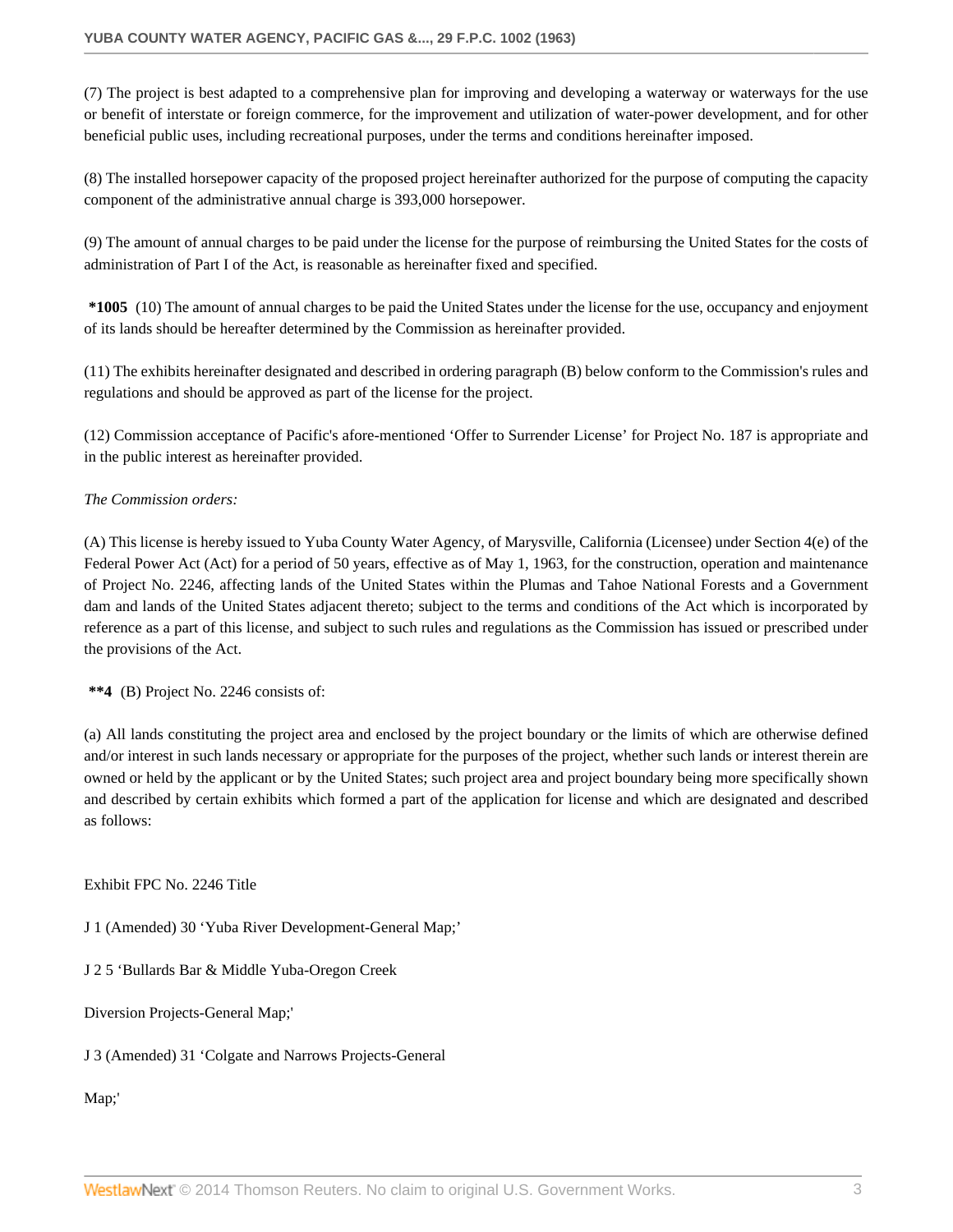K 1 (Revised) 36 'Bullards Bar Project-Reservoir Map;'

K 2 through K 8 8 through 'Bullards Bar Project-Reservoir Map;'

14.

K 9 15 'Middle Yuba-Oregon Creek Diversion Project,

Log Cabin & Hour House Reservoir

Map;'

K 10 (Revised) 37 'Colgate Project-Detailed Map;'

K 11 17 'Narrows Project-Detailed Map;' and

K 12 (Amended) 32 'Timbuctoo Afterbay Dam-Reservoir Map'

(b) All project works consisting principally of:

1. An imprevious core, rockfill dam; designated New Bullards Bar Dam and located on North Yuba River, about 633 feet high above streambed and about 1,800 feet long at its crest, with a gated side-channel spillway upstream from the left abutment, creating a reservoir with gross storage capacity of 930,000 acre-feet and water surface area of 4,600 acres at normal maximum operating surface at Elevation 1,995; a power pressure tunnel about 1,500 feet long **\*1006** in the left abutment; and a power plant located on the left river bank near the toe of the dam with total installed capacity of 132,000 kilowatts in two similar generating units;

2. A concrete arch dam, designated Hour House Diversion Dam and located on Middle Yuba River upstream from its confluence with Oregon Creek, about 90 feet high above streambed and about 370 feet long on the top axis, with an ungated, overflow type spillway centered on the dam, creating a reservoir with gross capacity of approximately 615 acre-feet and surface area of about 18 acres at normal maximum operating surface at Elevation 2,030 feet;

3. A concrete arch dam, designated Log Cabin Diversion Dam and located on Oregon Creek upstream from its confluence with Middle Yuba River, about 70 feet high above streambed and about 255 feet long at the top, with an ungated, overflow type spillway centered on the dam, creating a reservoir with gross capacity of approximately 220 acre-feet and surface area of about 8.5 acres at normal maximum operating surface at Elevation 1,970 feet;

**\*\*5** 4. A gravity-flow tunnel, designated Loham Ridge Tunnel and extending approximately 19,700 feet from Hour House Diversion reservoir to Log Cabin Diversion reservoir;

5. A gravity-flow tunnel, designated Camptonville Tunnel and extending approximately 6,750 feet from Log Cabin Diversion reservoir to New Bullards Bar reservoir;

6. A concrete gravity dam, designated New Colgate Diversion Dam and located on North Yuba River downstream from New Bullards Bar dam, about 50 feet high above streambed and about 230 feet long, with central ungated ogee spillway section having its crest at Elevation 1,350 feet, creating a reservoir with negligible effective storage capacity; a power pressure tunnel incorporating a surge chamber and extending about 22,400 feet from an intake structure at the diversion dam to the head of a 2,300 foot long double, steel penstock of New Colgate power plant; such power plant, located on the right bank of Yuba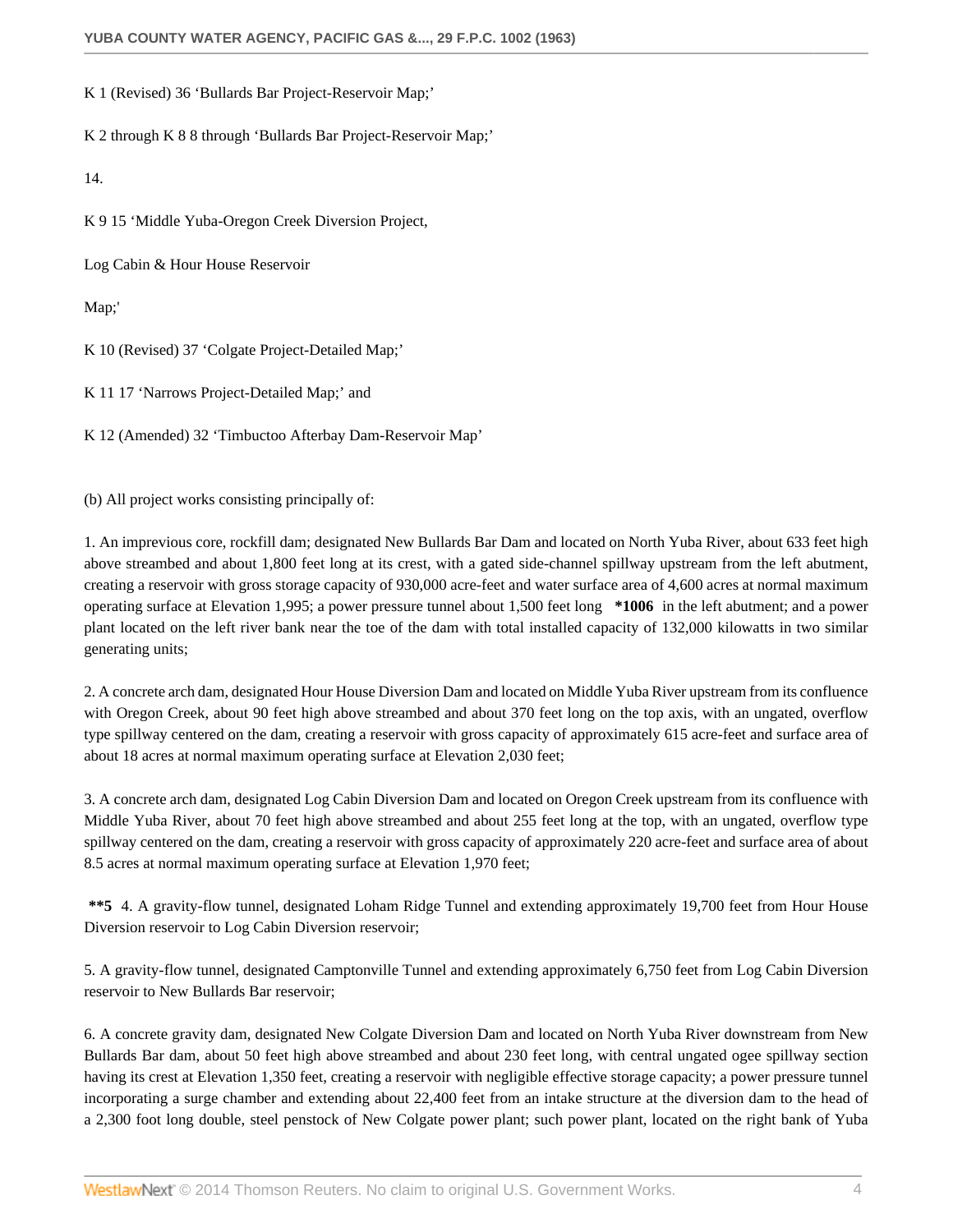River downstream from the confluence of North and Middle Yuba Rivers, with total installed capacity of 122,000 kilowatts in two similar generating units;

7. A power pressure tunnel, designated New Narrows Power Tunnel and extending about 1,600 feet from an intake structure on the right bank of Yuba River immediately upstream from existing Englebright dam of the California Debris Commission to the head of a 230-foot long steel penstock of New Narrows Power Plant; such power plant, located on the north bank of Yuba River downstream from Englebright dam, with installed capacity of 41,000 kilowatts in one generating unit;

8. An impervious core, rockfill dam, designated as Timbuctoo Afterbay Dam and located on Yuba River downstream from Englebright dam, approximately 83 feet high above streambed and about 750 feet long, with an independent ungated spillway and ogee weir in the left abutment and with a by-pass tunnel, creating a reservoir with gross storage capacity of 5,700 acre-feet and water surface area of 200 acres at normal maximum operating surface at Elevation 305 feet;

9. A substation at each power plant; and appurtenant hydraulic, mechanical and electrical facilities and miscellaneous project works-the location, nature and character of which structures are more specifically shown and described by the exhibits hereinbefore cited and by certain other exhibits which formed **\*1007** part of the application for license and which are designated and described as follows:

Exhibit FPC Entitled

No.

2246

L 1 19 'Bullards Bar Project-New Bullards Bar Dam-General

Arrangement;'

L 5 23 'Bullards Bar Project-New Bullards Bar Power

Plant-Plans & Cross Section;'

L 6 24 'Middle Yuba-Oregon Creek Diversion Project-Log

Cabin Dam & Camptonville Tunnel;'

L 7 25 'Middle Yuba-Oregon Creek Diversion Project-Hour

House Dam & Lohman Ridge Tunnel;'

L 8 26 'Colgate Project-Diversion Dam, Tunnel & Power

Plant-General Arrangement;'

L 9 27 'Colgate Project-New Colgate Power Plant-Plans

& Cross Section;'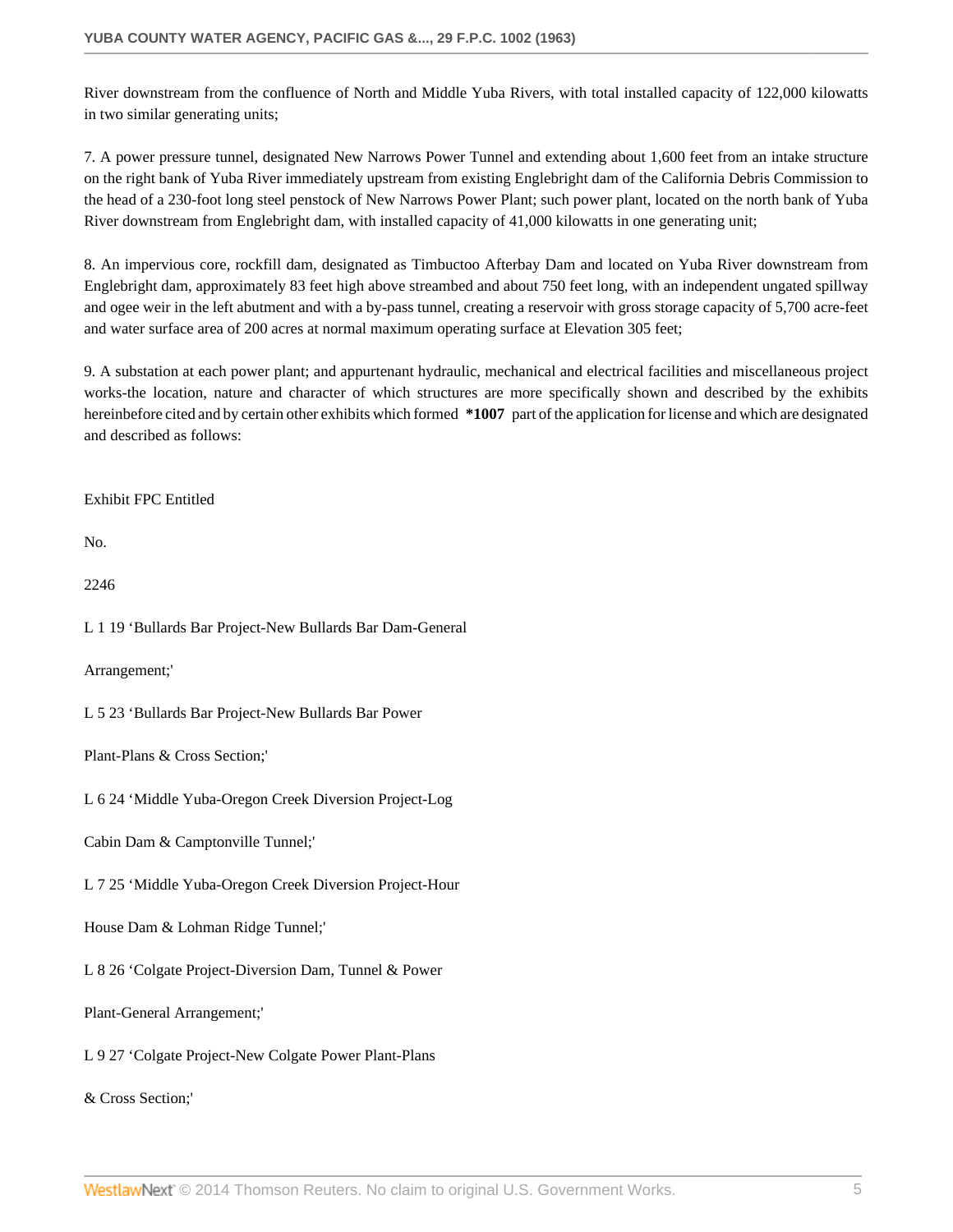L 10 (Amended) 33 'Narrows Project-General Arrangement;'

L 11 29 'Narrows Project-New Narrows Power Plant-Plans

& Cross Section;'

L 12 34 'Colgate Project-New Colgate Diversion Dam-General

Arrangement;'

L 13 35 'Narrows Project-Timbuctoo Afterbay Dam-General

Arrangement;' and

Exhibit M Comprised of two typewritten pages entitled 'General

Description of Mechanical, Electrical, and

Transmission Equipment' filed June 14, 1961.

**\*\*6** (c) All other structures, fixtures, equipment or facilities used or useful in the maintenance and operation of the project and located on the project area, including such portable property as may be used or useful in connection with the project or any part thereof, whether located on or off the project area, if and to the extent that the inclusion of such property as part of the project is approved or acquiesced in by the Commission; also all riparian or other rights, the use or possession of which is necessary or appropriate in the maintenance or operation of the project.

(C) This license is also subject to the terms and conditions set forth in Form L-6, December 15, 1953, entitled 'Terms and Conditions of License for Unconstructed Major Project Affecting Navigable Waters and Lands of the United States' (16 FPC 1121) which terms and conditions, designated as Articles 1 through 27, are attached hereto and made a part hereof, except for Articles 9, 14, 15, 16, 17, 23 and 24 thereof, and subject to the following special conditions set forth herein as additional articles:

*Article 28*. The Licensee shall commence construction of the project works within one year of the effective date of this license, shall thereafter in good faith and with due diligence prosecute such construction, and shall complete construction within 4 1/2 years from the effective date of this license.

*Article 29*. The Licensee shall within one year from the date of completion of the project, file with the Commission revised Exhibits F and K to define the final project boundary in accordance with the rules and regulations of the Commission.

*Article 30*. The Licensee shall submit, in accordance with the Commission's rules and regulations, final design Exhibit L drawings for the finally adopted **\*1008** New Bullards Bar Dam and Spillway and shall not begin construction of these or any project works contingent thereon until the Commission has approved the Exhibit L drawings.

*Article 31*. The Licensee shall construct, maintain and operate such protective devices and shall comply with such reasonable modifications of the project structures and operation in the interest of fish and wildlife resources, provided that such modifications shall be reasonably consistent with the primary purpose of the project, as may be prescribed hereafter by the Commission upon its own motion or upon recommendation of the Secretary of the Interior or the California Department of Fish and Game after notice and opportunity for hearing and upon a finding that such modifications are necessary and desirable and consistent with the provisions of the Act: *Provided further*, That subsequent to approval of the final design drawings prior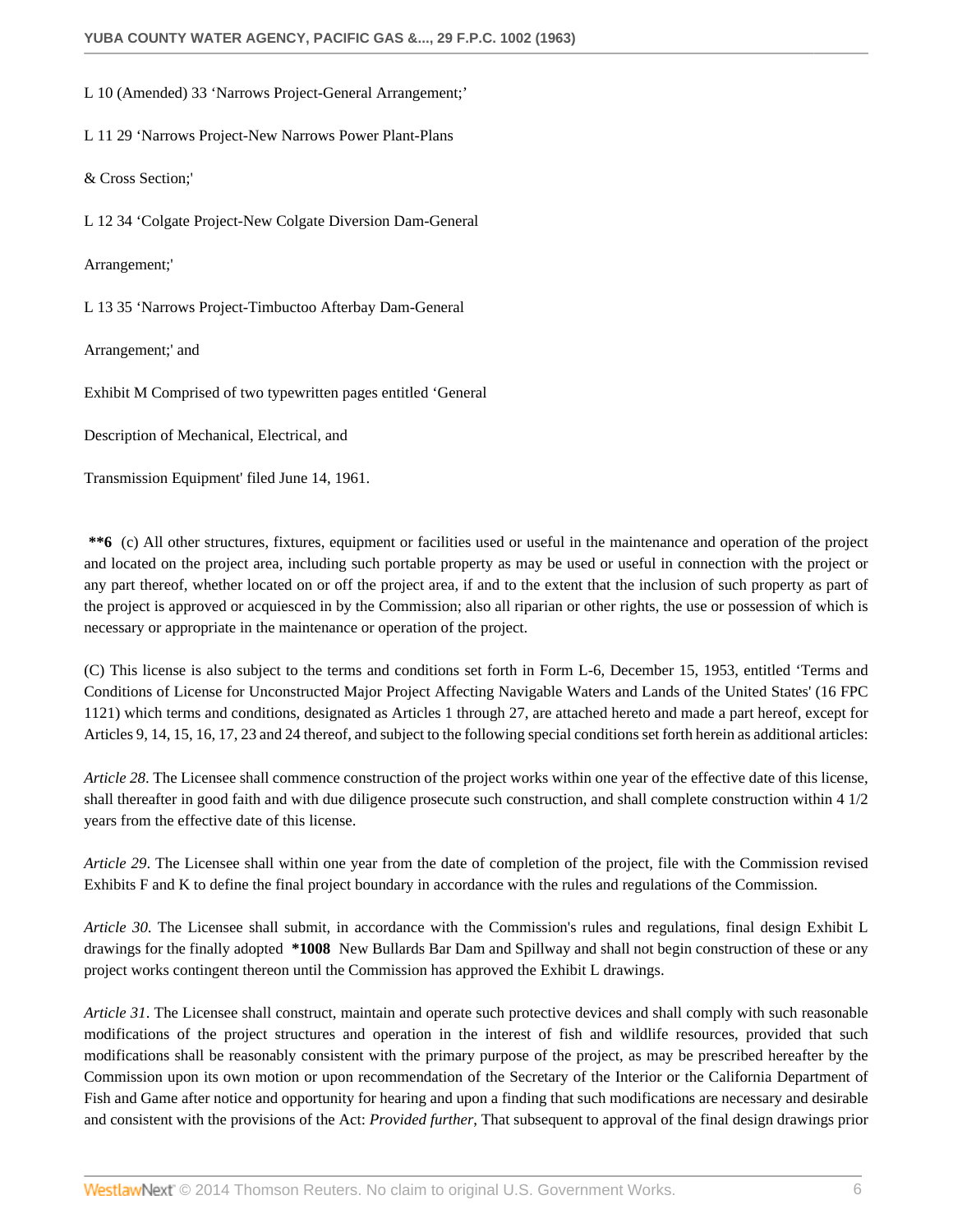to commencement of construction no modifications of project structures in the interest of fish and wildlife resources which involve a change in the location, height or main structure of a dam, or the addition of or changes in outlets at or through a dam, or a major change in generating units, or a rearrangement or relocation of a powerhouse, or major changes in a spillway structure shall be required.

**\*\*7** *Article 32*. Whenever the United States shall desire, in connection with the project, to construct fish handling facilities or to improve the existing fish handling facilities at its expense, the Licensee shall permit the United States or its designated agency to use, free of cost, such of Licensee's lands and interest in lands, reservoirs, waterways and project works as may be reasonably required to complete such fish handling facilities or such improvements thereof. In addition, after notice and opportunity for hearing the Licensee shall modify the project operation as may be prescribed by the Commission, consistent with the primary purpose of the project, in order or permit the maintenance and operation of the fish handling facilities constructed or improved by the United States under the provision of this article. This article shall not be interpreted to place any obligation on the United States to construct or improve fish handling facilities or to relieve the Licensee of any obligation under this license.

*Article 33*. The Licensee shall maintain the following minimum streamflow schedules for maintenance of fishlife in the several streams listed:

(a)

Flow (cfs)1

Stream April 15 to June 16 to

June 15 April 14

Middle Yuba (below Hour House Diversion) 50 30

Oregon Creek (below Log Cabin Diversion) 12 8

North Yuba (below New Colgate Diversion) 5 8

(b)

<span id="page-6-0"></span>Flow  $(cfs)^2$  $(cfs)^2$ 

Stream January 1 July 1 to October 1 to

to June 30 September 30 December 31

Yuba River (below Timbuctoo Dam) 245 70 400

**\*1009** (c) Water releases for fishlife as specified in paragraph (a) and (b) of this article shall be subject to the following reduction in any critical dry year, defined as a water year for which the April 1 forecast of the California Department of Water Resources predicts that streamflow in the Yuba River at Smartville will be 50 percent or less of normal: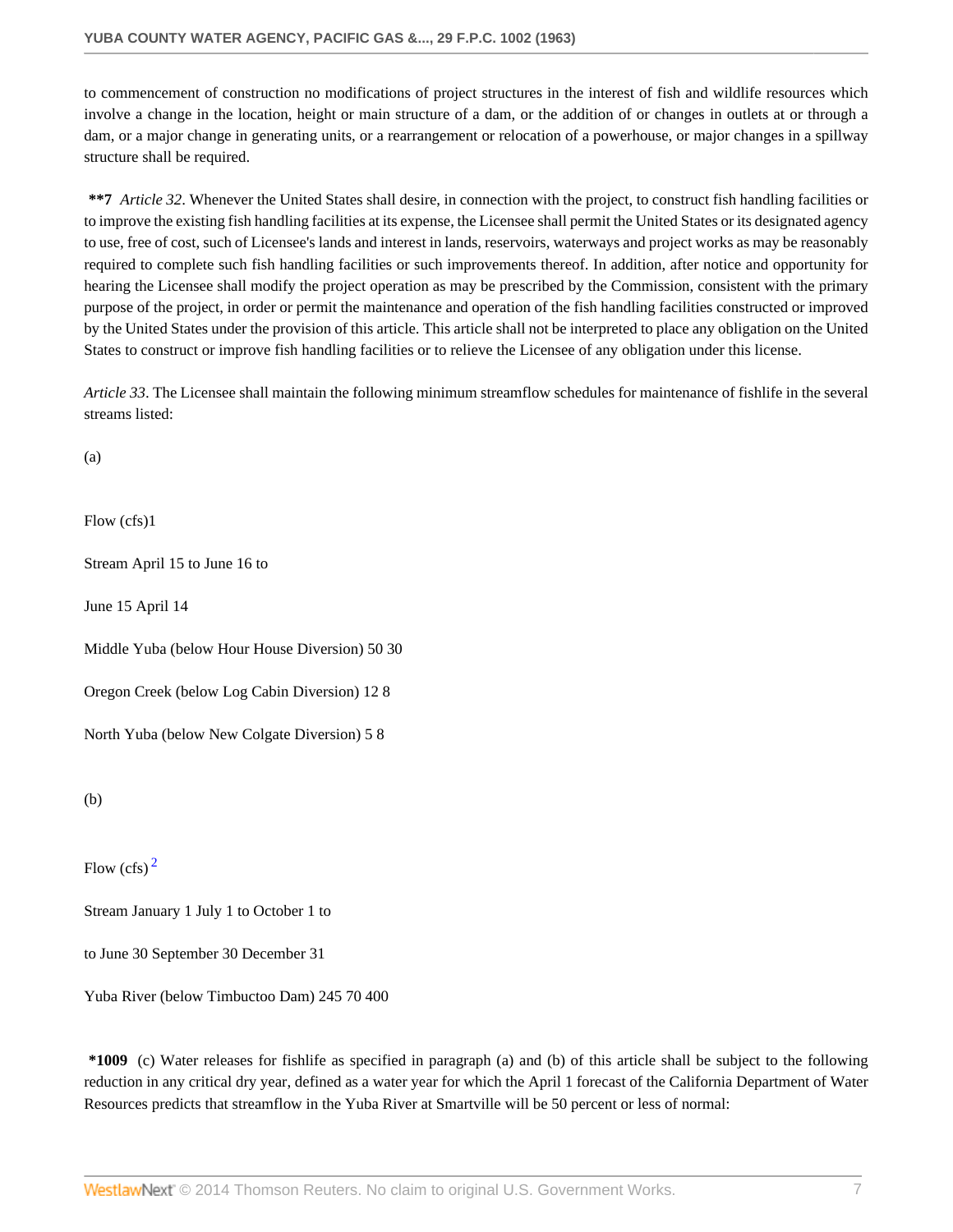Yuba River at Reduction in water Smartville releases for fishlife, streamflow forecast percent percent of normal 50 15 45 20

40 or less 30

However, in no year shall releases below Timbuctoo Afterbay Dam be reduced to less than 70 cfs. The critical dry year provisions herein shall be effective from the time the aforesaid forecast is available until the April 1 forecast of the following year.

*Article 34*. The Licensee shall maintain the following minimum pools: at New Bullards Bar Reservoir at Elevation 1,730 feet; and at Timbuctoo Afterbay Dam as high as possible under the power and irrigation demand schedule.

**\*\*8** *Article 35*. The Licensee shall so regulate releases from Timbuctoo Afterbay Dam during normal operation that they shall not fluctuate at an hourly rate of more than 300 cfs, such fluctuations to be measured within one-half mile below Timbuctoo Afterbay Dam.

*Article 36*. The Licensee shall construct and maintain at Timbuctoo Afterbay Dam such facilities for trapping and removing salmon and steelhead trout as have been approved by the Commission.

*Article 37*. The Licensee shall take whatever steps are required to prevent entry into any streams or waters in or below the project area of any clay, silt, fines, sand, gravel, detritus, oil, or other substance deleterious to fish and aquatic life and/or their habitat, resulting from construction or operation of the project.

*Article 38*. The Licensee shall construct and operate the project in a manner to provide for minimum possible alteration of natural fish and wildlife habitat, consistent with reasonable economic practices.

*Article 39*. Mitigation of damages to wildlife resulting from project activities shall be made by the Licensee as directed by the Commission based upon investigations by the California Department of Fish and Game and the Licensee as to the extent of such damages and means of mitigation, or upon recommendation of the Secretary of the Interior or of the Secretary of Agriculture.

*Article 40*. The outlet works at the New Bullards Bar Dam shall be so located as to provide water temperatures at New Colgate Diversion Dam at least comparable to existing temperatures with respect to the salmon and shad fishery resources.

*Article 41*. The Licensee shall, prior to impounding water, clear the area of the project reservoirs as follows: *New Bullards Bar Reservior*-All vegetation between Elevations 1,700 feet and 1,955 feet and *Other Project Reservoirs*-All lands in the bottoms and margins up to high-water level; shall clear and keep clear to an adequate width lands of the United States along open conduits; and shall dispose of all temporary structures, unused timber, brush, refuse, or inflammable material resulting from the clearing of the lands or from the construction and maintenance of the project works. In addition, all trees along the margins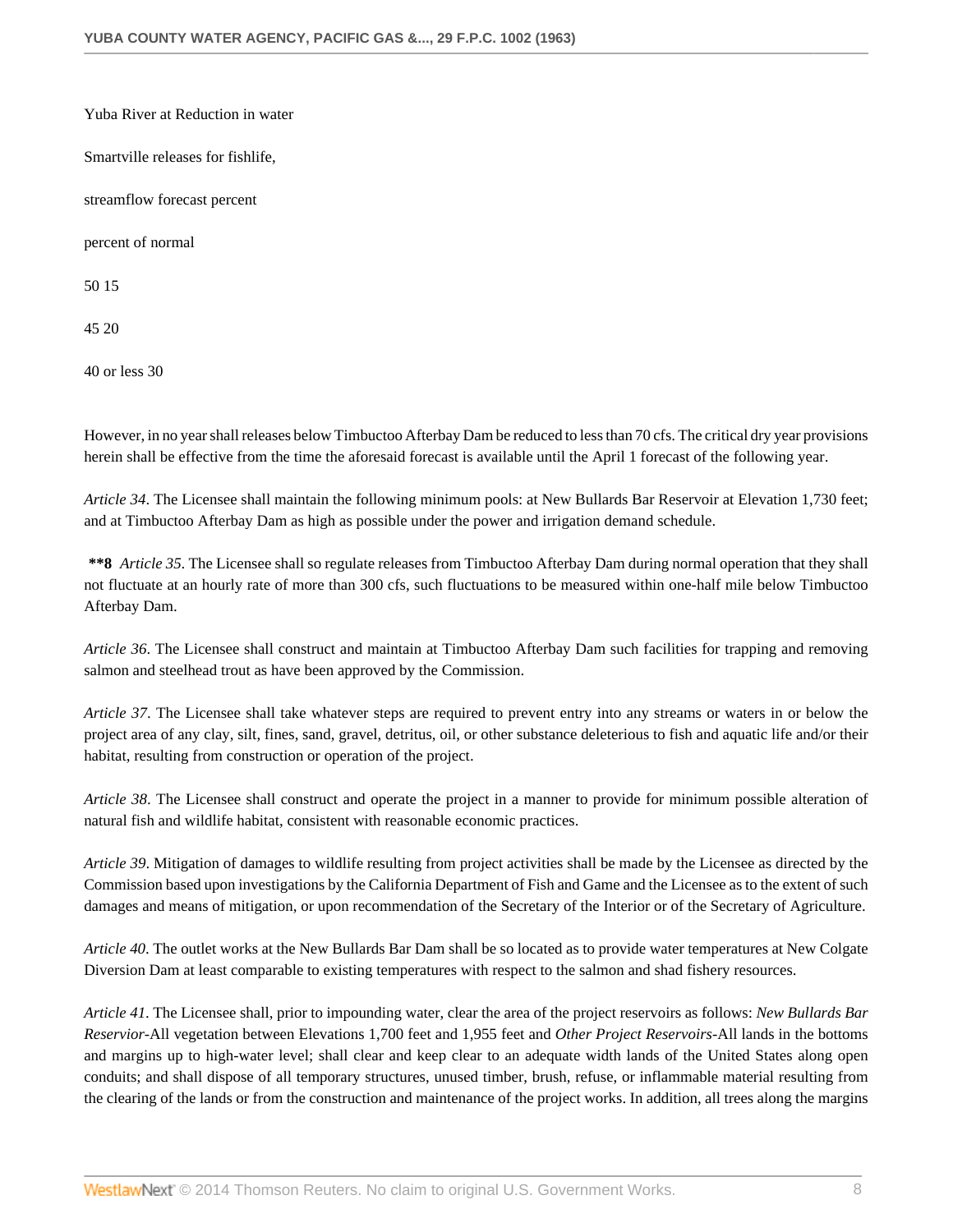of reservoirs which may die from operation of the reservoir shall be removed. The clearing of the lands and the disposal of the material shall **\*1010** be done with due diligence and to the satisfaction of the authorized representative of the Commission.

*Article 42*. The Licensee shall strip and stockpile top soil from all borrow areas prior to borrow operations, and shall regrade these areas as practicable and replace top soil upon completion of borrow operations. Additionally, all borrow areas on lands of the United States shall be revegetated with browse species. This stipulation does not apply to areas to be inundated by reservoirs.

*Article 43*. All construction activity shall be carried on with the least possible erosion damage and least possible disfiguration of the landscape. Insofar as practicable, spillways from dams and conduits shall be located in natural stream channels and/or on relatively stable material.

**\*\*9** *Article 44*. During construction of the project, the Licensee shall keep a road open across the North Yuba River in the vicinity of Bullards Bar, at all times, for National Forest use and protection.

*Article 45*. The Licensee shall do everything reasonably within its power and shall require its employees, contractors, and employees of contractors to do everything reasonably within their power, both independently and upon the request of officers of the agency concerned to prevent, make advance preparations for suppression, and suppress fires on the lands to be occupied or used under the license. The Licensee shall be liable for and pay the costs incurred by the United States in suppressing fires caused from the construction, operation, or maintenance of the project works or of the work appurtenant or accessory thereto under the license.

*Article 46*. The Licensee shall operate the project reservoirs for flood control in accordance with rules prescribed by the Secretary of the Army, such rules to be specified in a formal agreement between the Licensee and the District Engineer, U.S. Army Engineers District, Sacramento, California, and said agreement to be subject to review from the time to time as requested by either party.

*Article 47*. The Licensee shall enter into contractual arrangements with the District Engineer, U.S. Army Engineer District, Sacramento, California, pursuant to the River and Harbor Act of June 25, 1938, with respect to supplying storage for water in the Corps' Englebright Reservoir for power development at the New Narrows Power Plant, upon such conditions of delivery, use and payment as the Secretary of the Army may approve, such payments to be deposited to the credit of the Englebright Reservoir.

*Article 48*. The Licensee shall assume liability for any structural damage to the U.S. Corps of Engineers' Englebright Project incurred as a result of construction of the proposed New Narrows power facilities.

*Article 49*. The Licensee shall operate the project in such manner as will not conflict with future depletion of the water of the Yuba River and its tributaries or prevent or interfere with the future diversion and use of such water for the irrigation of lands or other beneficial consumptive uses.

*Article 50*. The Licensee shall enter into a formal agreement with the Bureau of Reclamation on river operations within the Yuba Basin which agreement shall be subject to the approval of the Commission.

*Article 51*. The Licensee shall negotiate with the National Park Service for archeological survey and salvage within project reservoir sites to be accomplished prior to inundation and to be financed by the Licensee in an amount not to exceed \$60,000.

*Article 52*. The Licensee shall not commence construction of any of the project works of the New Colgate Development until the Commission has approved the final design for New Bullards Bar Dam.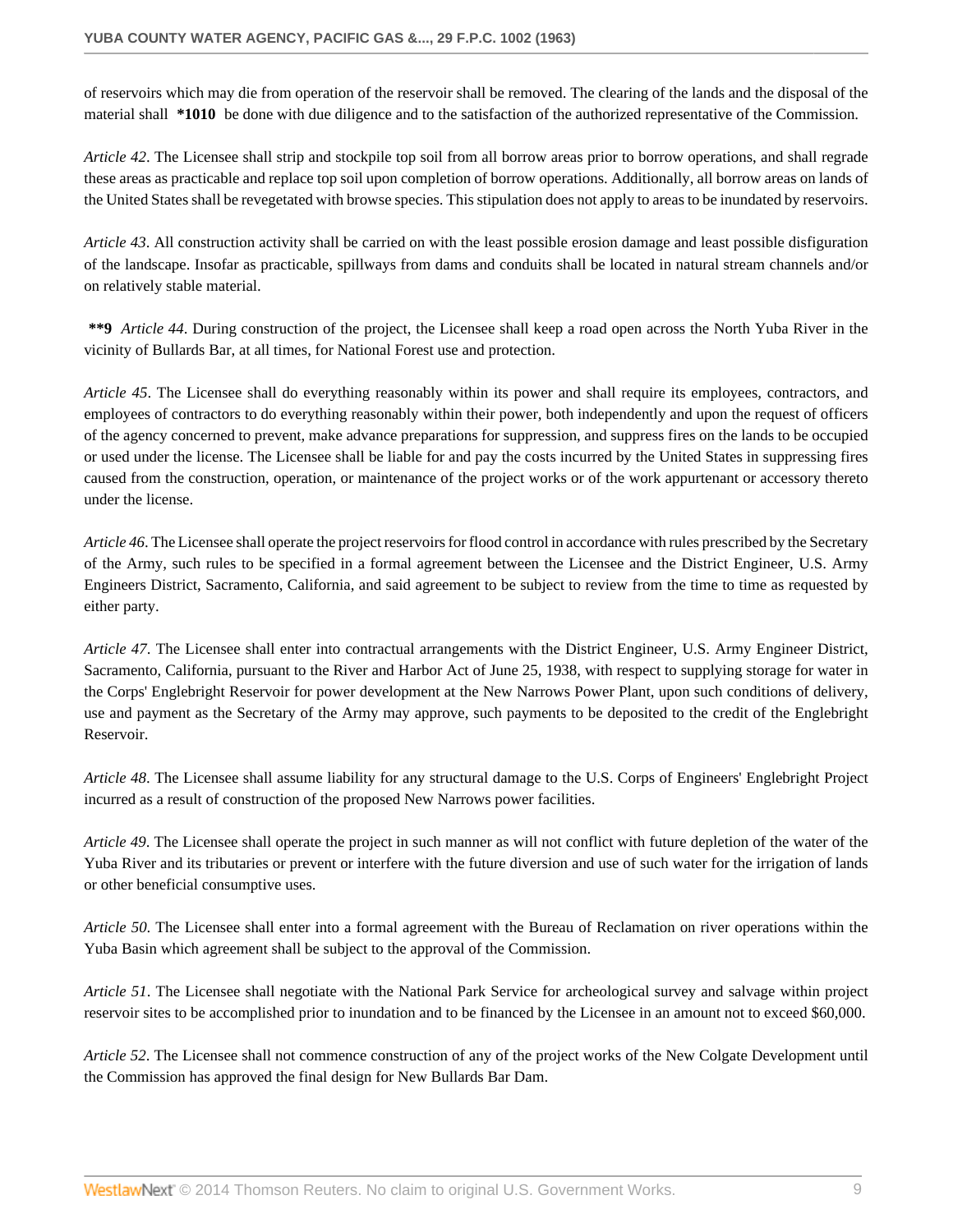**\*1011** *Article 53*. The Commission reserves the right to determine at a later date what additional transmission facilities, if any, shall be included in this license as part of the project works.

**\*\*10** *Article 54*. The Licensee shall install additional capacity and make other changes in the project as directed by the Commission, to the extent that it is economically sound and in the public interest to do so, after notice and opportunity for hearing.

*Article 55*. The Licensee shall, after notice and opportunity for hearing, coordinate the operation of the project, electrically and hydraulically, with such other power systems and in such manner as the Commission may direct in the interest of power and other beneficial public uses of water resources, and on such conditions concerning the equitable sharing of benefits by the Licensee as the Commission may order.

*Article 56*. The Licensee shall, within one year from the effective date of this license, file with the Commission a recreational use plan for the project which shall include not only recreational improvements which may be provided by others, but the recreational improvements the Licensee plans to provide.

*Article 57*. The Licensee shall pay to the United States the following annual charges:

(i) For the purpose of reimbursing the United States for the cost of administration of Part I of the Act, a reasonable annual charge in accordance with the provisions of Part 11 of the Commission's regulation. The authorized installed capacity for such purpose is 393,000 horsepower.

(ii) For the purpose of recompensing the United States for the use, occupancy and enjoyment of its lands, including those used for transmission line right-of-way, an amount to be determined hereafter by the Commission.

(D) Pacific's afore-mentioned 'Offer to Surrender' its license for Project No. 187, filed January 25, 1963, is hereby accepted, effective upon agreement for payment by Applicant of just compensation for properties of Pacific in Project No. 187 needed for Project No. 2246 and the occurrence of conditions which make discontinuance of the operation of Project No. 187 necessary to avoid interference with the construction or operation of Project No. 2246 by Applicant.

(E) This order shall become final 30 days from the date of its issuance unless application for rehearing shall be filed as provided in Section 313(a) of the Act, and failure to file such an application shall constitute acceptance of this license. In acknowledgment of the acceptance of this license for Project No. 2246, it shall be signed for the licensee and returned to the Commission within 60 days from the date of issuance of this order.

(F) In acknowledgment of the acceptance of the foregoing paragraph (D) of this order, the attached form of acceptance shall be signed for Pacific Gas and Electric Company and returned to the Commission within 60 days from the date of issuance of this order.

#### FEDERAL POWER COMMISSION

#### Footnotes

- \* Modified upon rehearing, [30 FPC 1610.](http://www.westlaw.com/Link/Document/FullText?findType=Y&serNum=1963058806&pubNum=0000921&originationContext=document&vr=3.0&rs=cblt1.0&transitionType=DocumentItem&contextData=(sc.DocLink))
- 1 Or natural flow, whichever is less, measured at a point not more than 500 feet downstream of dam Maximum 24-hour fluctuations of plus or minus 10 percent are permitted except for the flows below New Colgate Diversion.
- <span id="page-9-0"></span>[2](#page-6-0) Measured at a point not more than one-half mile downstream from the Irrigation Diversion Weir and *provided* that these flows shall be in addition to releases made to satisfy existing downstream water rights.

#### 29 F.P.C. 1002, 1963 WL 4466